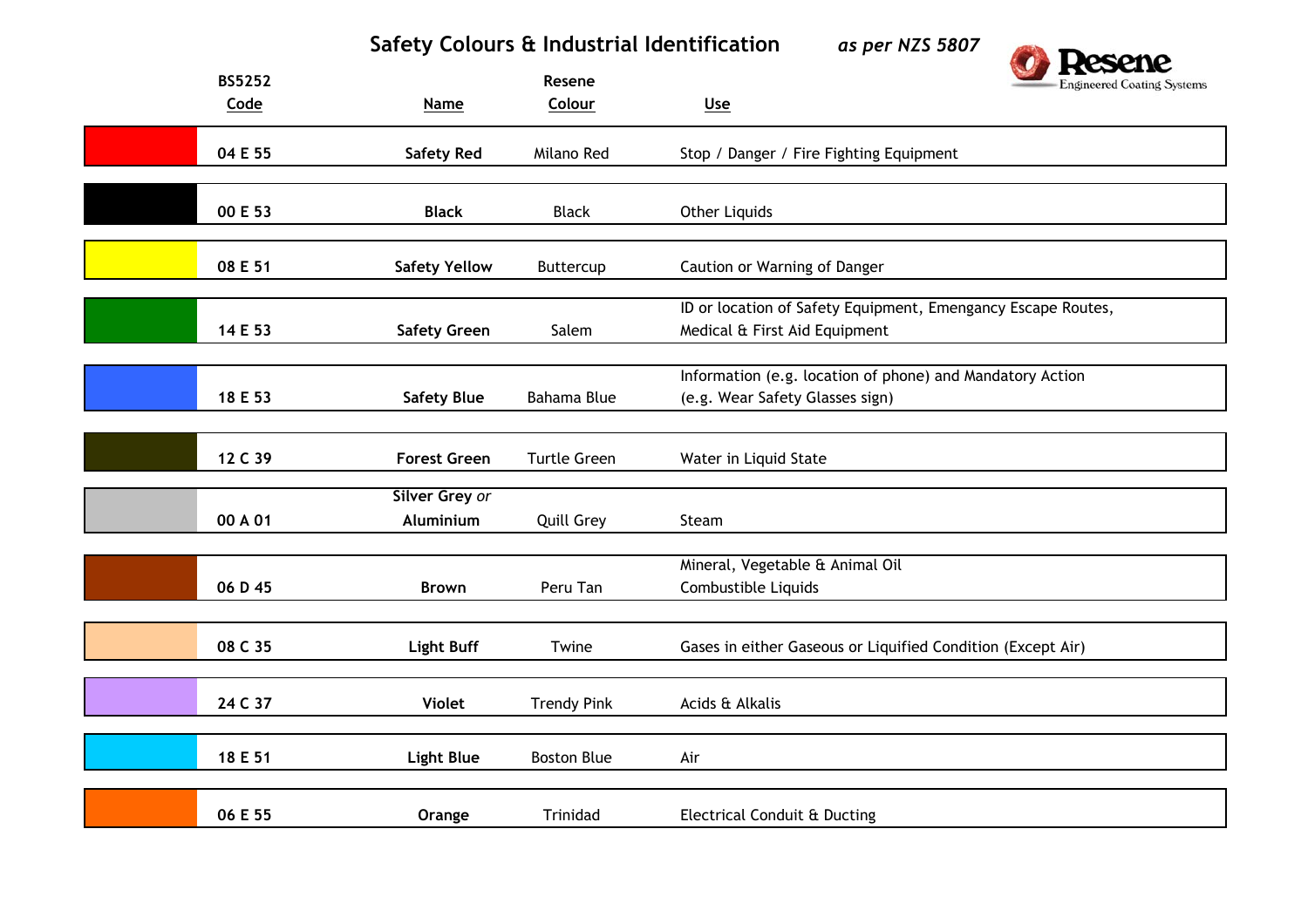## **Pipe Contents Identification Colours BS5252 F**



|                               | BS5252<br>Code | <b>BS5252</b><br>Code | Resene                   |                             | Page 1 of 2 |
|-------------------------------|----------------|-----------------------|--------------------------|-----------------------------|-------------|
| Pipe                          | Main / Base    | Stripe                | Colour                   | Use                         |             |
| <b>Air and Other Products</b> |                |                       |                          |                             |             |
|                               | 18 E 51        | n/a                   | <b>Boston Blue</b>       | Instrument Air              |             |
|                               | 18 E 51        | 00 E 53               | Boston Blue / Black      | <b>Utility Air</b>          |             |
|                               |                |                       |                          |                             |             |
|                               | 00 E 53        | 08 E 51               | Black / Lightning Yellow | Corrosion Inhibitor         |             |
|                               | 00 E 53        | 04 E 53               | Black / Guardsman Red    | Methanol                    |             |
|                               | 00 E 53        | 24 C 37               | Black / Trendy Pink      | Glycol                      |             |
|                               | 00 E 53        | 10 B 17               | Black / Thistle          | <b>Baryties</b>             |             |
|                               | 00 E 53        | 04 C 33               | Black / Shilo            | Cement Powder               |             |
| Steam                         |                |                       |                          |                             |             |
|                               | 10 A 07        | n/a                   | Friar Grey               | Steam                       |             |
| <b>Gas Products</b>           |                |                       |                          |                             |             |
|                               | 08 C 35        | n/a                   | Twine                    | Propane / Refrigerant / LPG |             |
|                               | 08 C 35        | 14 E 53               | Twine / Salem            | <b>Process Gas</b>          |             |
|                               | 08 C 35        | 04 E 53               | Twine / Guardsman Red    | <b>Flare Gas</b>            |             |
|                               | 08 C 35        | 18 E 53               | Twine / Bahama Blue      | Fuel Gas / Blanket Gas      |             |
| <b>Oil Products</b>           |                |                       |                          |                             |             |
|                               | 06 D 45        | n/a                   | Peru Tan                 | Condensate Crude Oil        |             |
|                               | 06 D 45        | 08 C 35               | Peru Tan / Twine         | <b>Wellstream Fluids</b>    |             |
|                               | 06 D 45        | 04 E 53               | Peru Tan / Guardsman Red | <b>Diesel</b>               |             |
|                               | 06 D 45        | 08 E 51               | Peru Tan / Buttercup     | <b>Natural Gasoline</b>     |             |
|                               | 06 D 45        | 14 E 53               | Peru Tan / Salem         | Oil Water Mix               |             |
|                               | 06 D 45        | 00 E 55               | Peru Tan / White         | <b>Heating Fluid</b>        |             |
|                               | 06 D 45        | 18 E 53               | Peru Tan / Bahama Blue   | Hydraulic Fluid             |             |